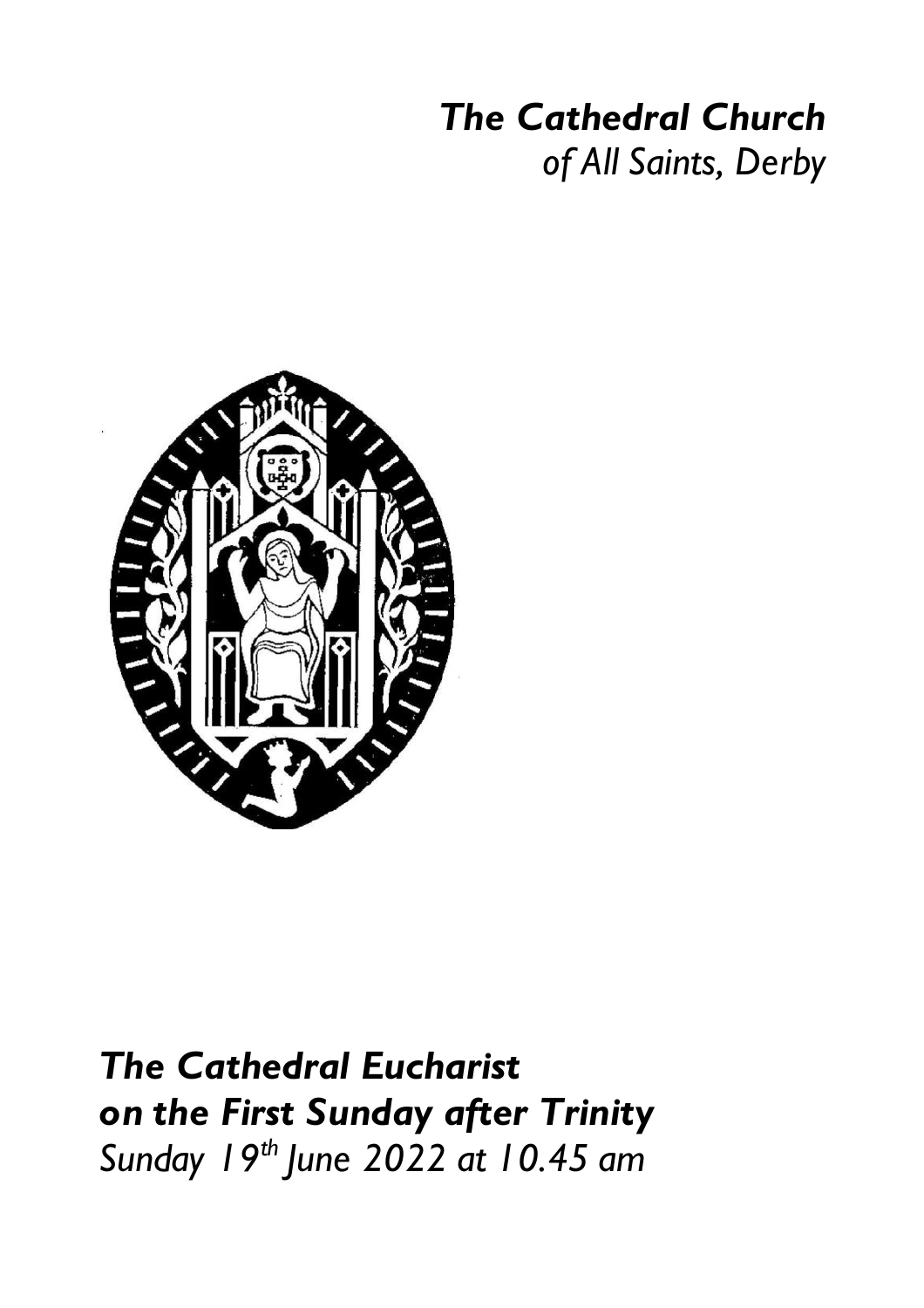## *Welcome to Derby Cathedral on the First Sunday after Trinity.*

*This service will be live streamed to the Cathedral's YouTube page (bit.ly/derbycathedral) at 1045 on the 19th June, and will be available thereafter.*

*The Very Revd Dr Peter Robinson, Dean of Derby, is presiding at the Eucharist today, and the deacon is the Revd Michael Futers. The preacher is the Revd Richard Andrews, Canon Precentor. The sermon will be available afterwards to read on the Cathedral website.*

*The music for the service is sung by Girls and Lay Clerks of the Cathedral Choir to the Missa Brevis in C (K220) 'Spatzenmesse' by Wolfgang Amadeus Mozart.*

*Stewards are on duty to help if you need any information or directions.*

- *Please switch phones to silent or off.*
- *Please do not film or take photographs during any service.*
- *For the loop system, turn your hearing aid to T.*
- *Gluten free wafers are available (please ask a Steward).*
- *Toilets are at the west end; toilets with wheelchair access are at the east end.*
- *In an emergency please stay in your seat & follow directions from stewards.*

|                                                                                                                                                                         | A collection will be taken during the service.                        |                 |
|-------------------------------------------------------------------------------------------------------------------------------------------------------------------------|-----------------------------------------------------------------------|-----------------|
| Alternatively, please scan the QR code below,<br>use the contactless payment machine,<br>or visit our donation page:<br>https://derbycathedral.org/get-involved/donate/ |                                                                       |                 |
| Thank you.                                                                                                                                                              |                                                                       |                 |
|                                                                                                                                                                         |                                                                       |                 |
| www.derbycathedral.org                                                                                                                                                  | facebook.com/DerbyCathedral                                           | @DerbyCathedral |
|                                                                                                                                                                         | CCLI Copyright Licence No. 85732<br>CCLI Streaming Licence No. 106276 |                 |

*Other services at Derby Cathedral today:*

1715 CHORAL EVENSONG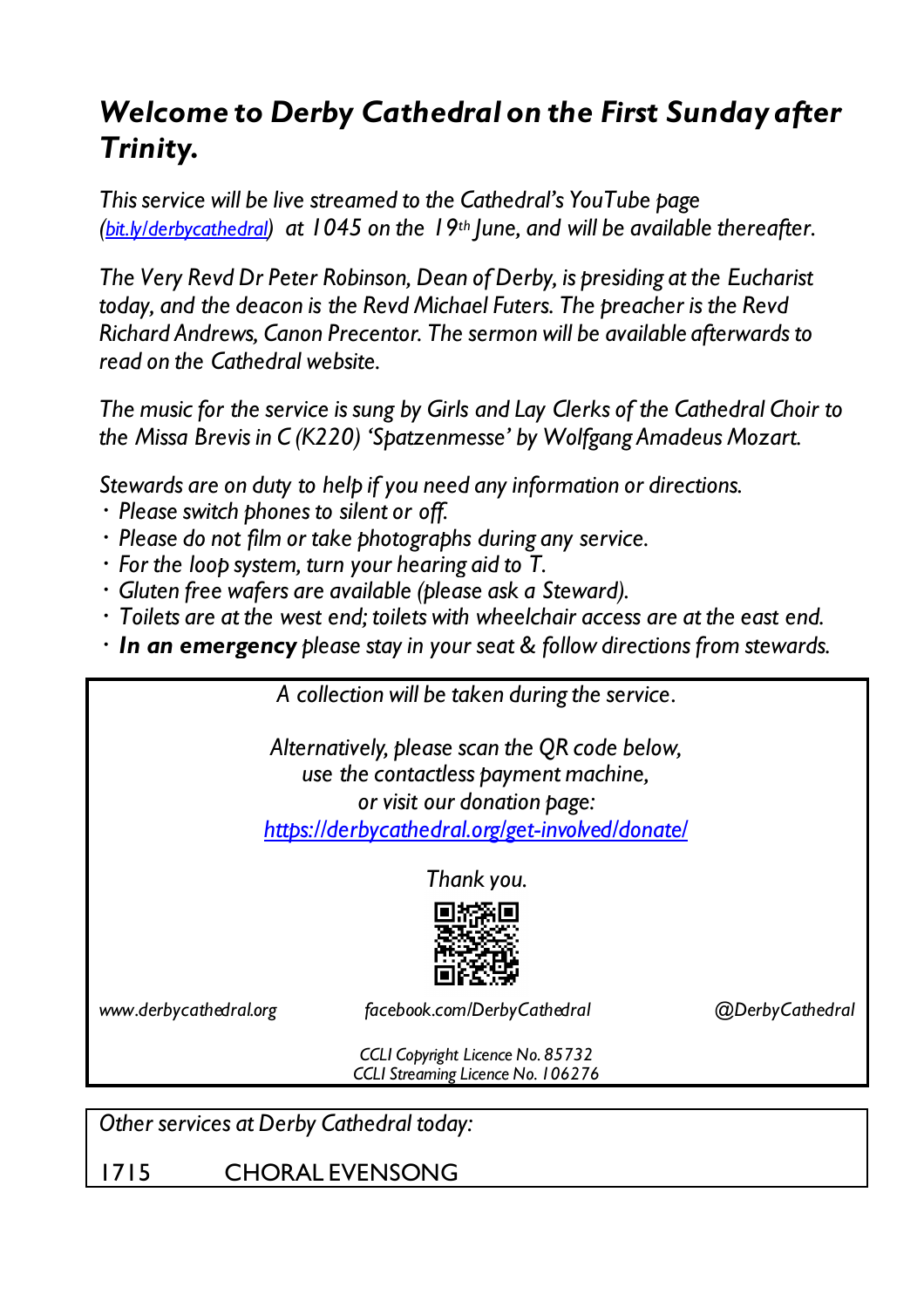## *¶ The Gathering*

*Before the service begins, a minister gives brief notices.*

**Processional Hymn**

*All stand. The choir and ministers move through the congregation.* 

**All people that on earth do dwell, sing to the Lord with cheerful voice; him serve with fear, his praise forth tell, come ye before him and rejoice.**

**The Lord, ye know, is God indeed, without our aid he did us make; we are his folk, he doth us feed and for his sheep he doth us take.**

**O enter then his gates with praise, approach with joy his courts unto; praise, laud and bless his name always, for it is seemly so to do.**

**For why? the Lord our God is good: his mercy is for ever sure; his truth at all times firmly stood, and shall from age to age endure.**

**To Father, Son and Holy Ghost, the God whom heav'n and earth adore, from us and from the angel-host be praise and glory evermore.**

> *Words: William Kethe (d 1594) Tune: Old Hundredth*

#### **The Greeting**

*The president says*

In the name of the Father and of the Son and of the Holy Spirit.

*All* **Amen.**

The Lord be with you *All* **and also with you.**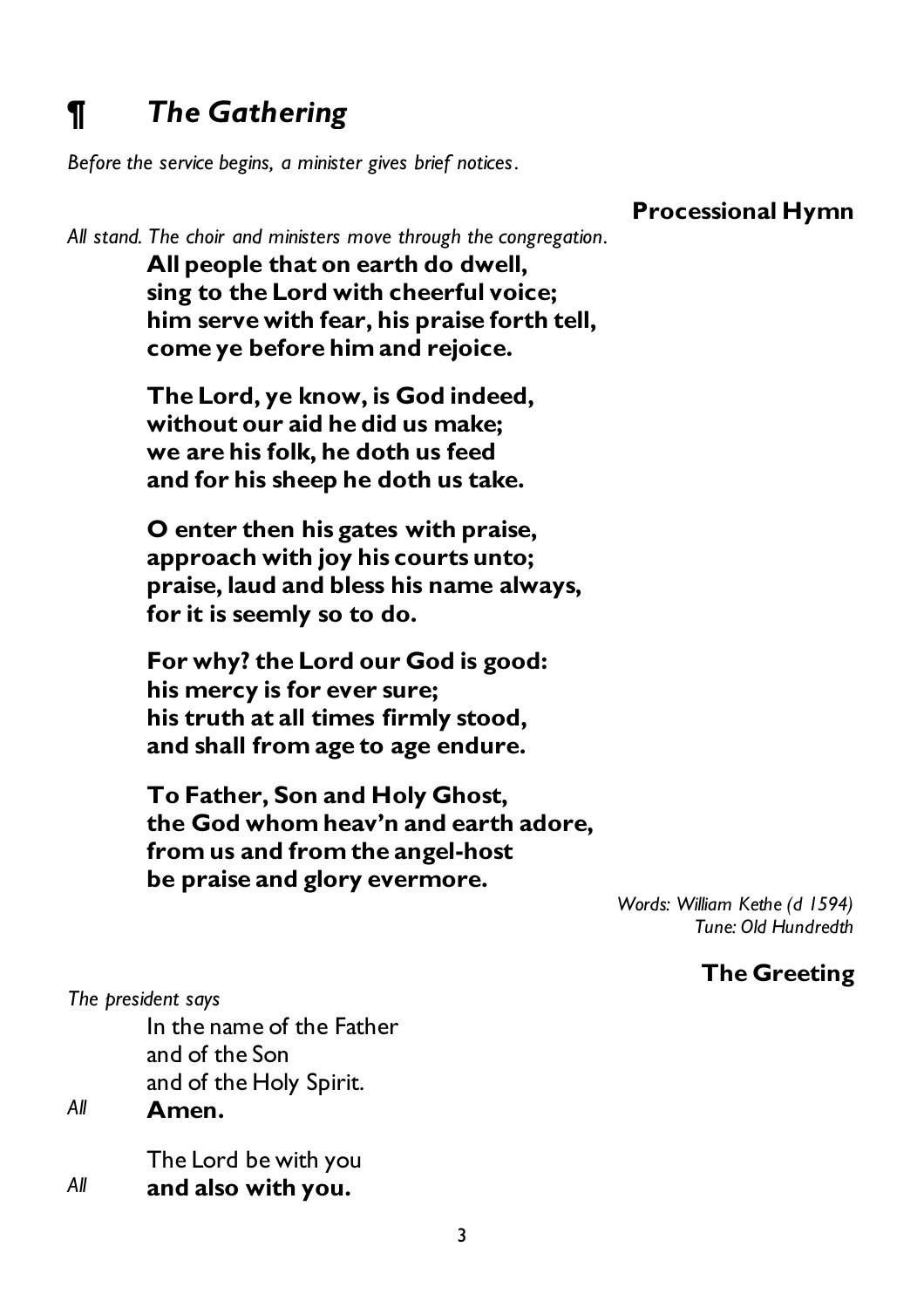#### **Prayer of Preparation**

Almighty God,

your Son has opened for us

a new and living way into your presence.

Give us new hearts and constant wills

to worship you in spirit and in truth;

through Jesus Christ our Lord.

*All* **Amen.**

#### **The Prayers of Penitence**

*Remain standing. The deacon invites the people to confess their sins.* Let us confess our sins in penitence and faith, firmly resolved to keep God's commandments and to live in love and peace with all.

*Silence is kept for a short time.*

Almighty God,

*All* **our heavenly Father, we have sinned against you and against our neighbour in thought and word and deed, through negligence, through weakness, through our own deliberate fault. We are truly sorry and repent of all our sins. For the sake of your Son Jesus Christ, who died for us, forgive us all that is past and grant that we may serve you in newness of life to the glory of your name. Amen.**

#### *The president says*

Almighty God, who forgives all who truly repent, have mercy upon you, pardon and deliver you from all your sins, confirm and strengthen you in all goodness, and keep you in life eternal; through Jesus Christ our Lord. *All* **Amen.**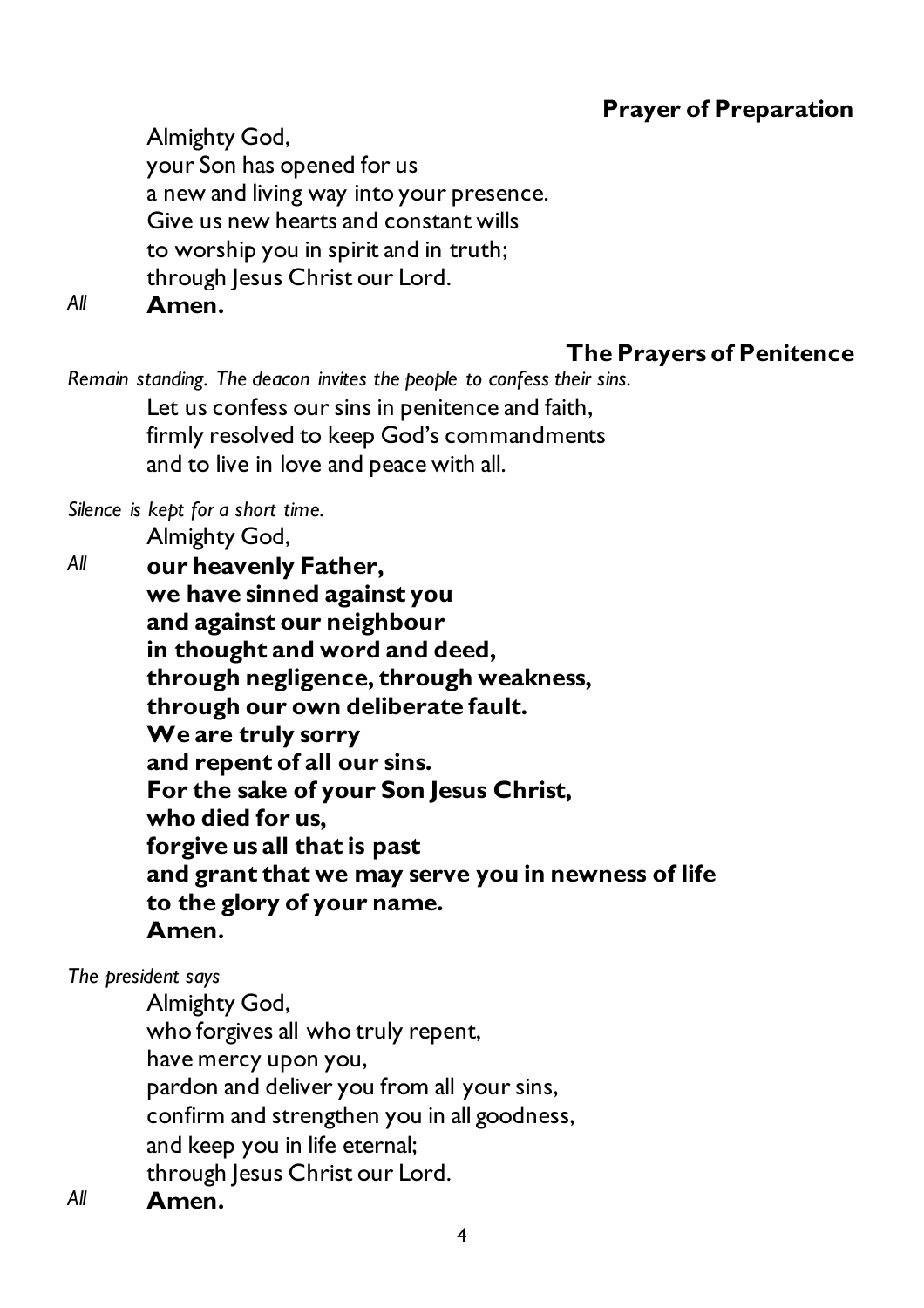#### **Gloria in Excelsis**

*The Choir sings the Gloria, an ancient hymn of praise.*

Gloria in excelsis Deo, et in terra pax hominibus bonae voluntatis. Laudamus te, benedicimus te, adoramus te, glorificamus te, gratias agimus tibi propter magnam gloriam tuam. Domine Deus, Rex caelestis, Deus Pater omnipotens. Domine Fili unigenite, Jesu Christe, Domine Deus, Agnus Dei, Filius Patris qui tollis peccata mundi, miserere nobis; qui tollis peccata mundi, suscipe deprecationem nostram. Qui sedes ad dexteram Patris, miserere nobis. Quoniam tu solus Sanctus, tu solus Dominus, tu solus Altissimus, Jesu Christe, cum Sancto Spiritu in gloria Dei Patris. Amen.

*Glory to God in the highest, and peace to his people on earth. We praise you, we bless you, we worship you, we glorify you. we give thanks to you for your great glory. Lord God, heavenly King, God the Father Almighty. Lord Jesus Christ, only Son of the Father Lord God, Lamb of God, Son of the Father who takes away the sin of the world, have mercy on us, and receive our prayer. You are seated at the right hand of the Father; have mercy on us. For you alone are the Holy One you alone are the Lord, you alone are the Most High, Jesus Christ, with the Holy Spirit, in the glory of God the Father. Amen.*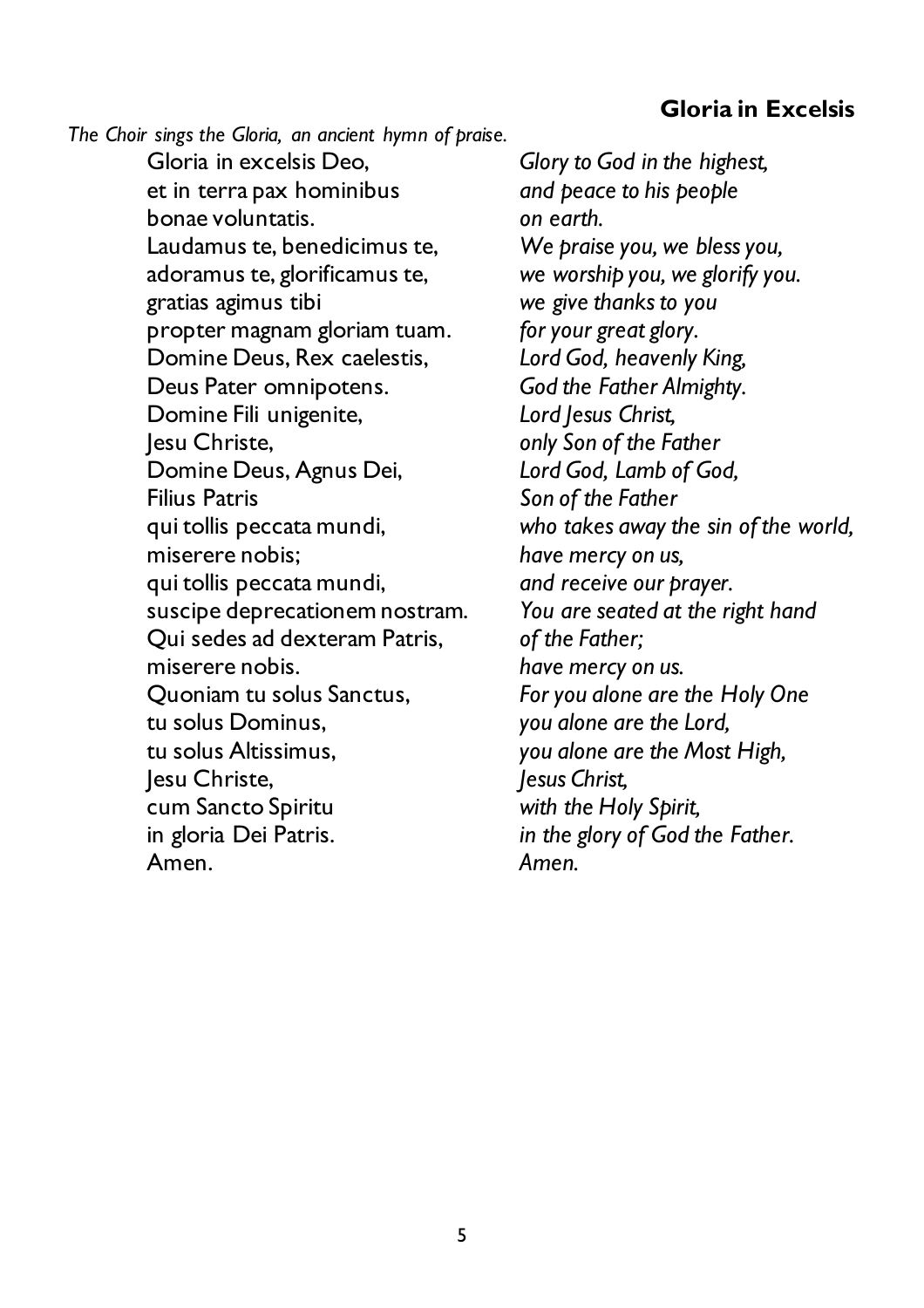#### **Collect**

*The president says* Let us pray.

*The congregation, still standing, remains for a short time in silent prayer.*

#### *The president says*

O God, the strength of all those who put their trust in you, mercifully accept our prayers and, because through the weakness of our mortal nature we can do no good thing without you, grant us the help of your grace, that in the keeping of your commandments we may please you both in will and deed; through Jesus Christ your Son our Lord, who is alive and reigns with you, in the unity of the Holy Spirit, one God, now and for ever.

*All* **Amen.**

*Sit.*

## *¶ The Liturgy of the Word*

#### **The First Reading**

*Isaiah 65.1-9*

*Read by a chorister.*

A reading from the book of the prophet Isaiah.

The word of the Lord through the prophet:

I was ready to be sought out by those who did not ask, to be found by those who did not seek me. I said, 'Here I am, here I am', to a nation that did not call on my name.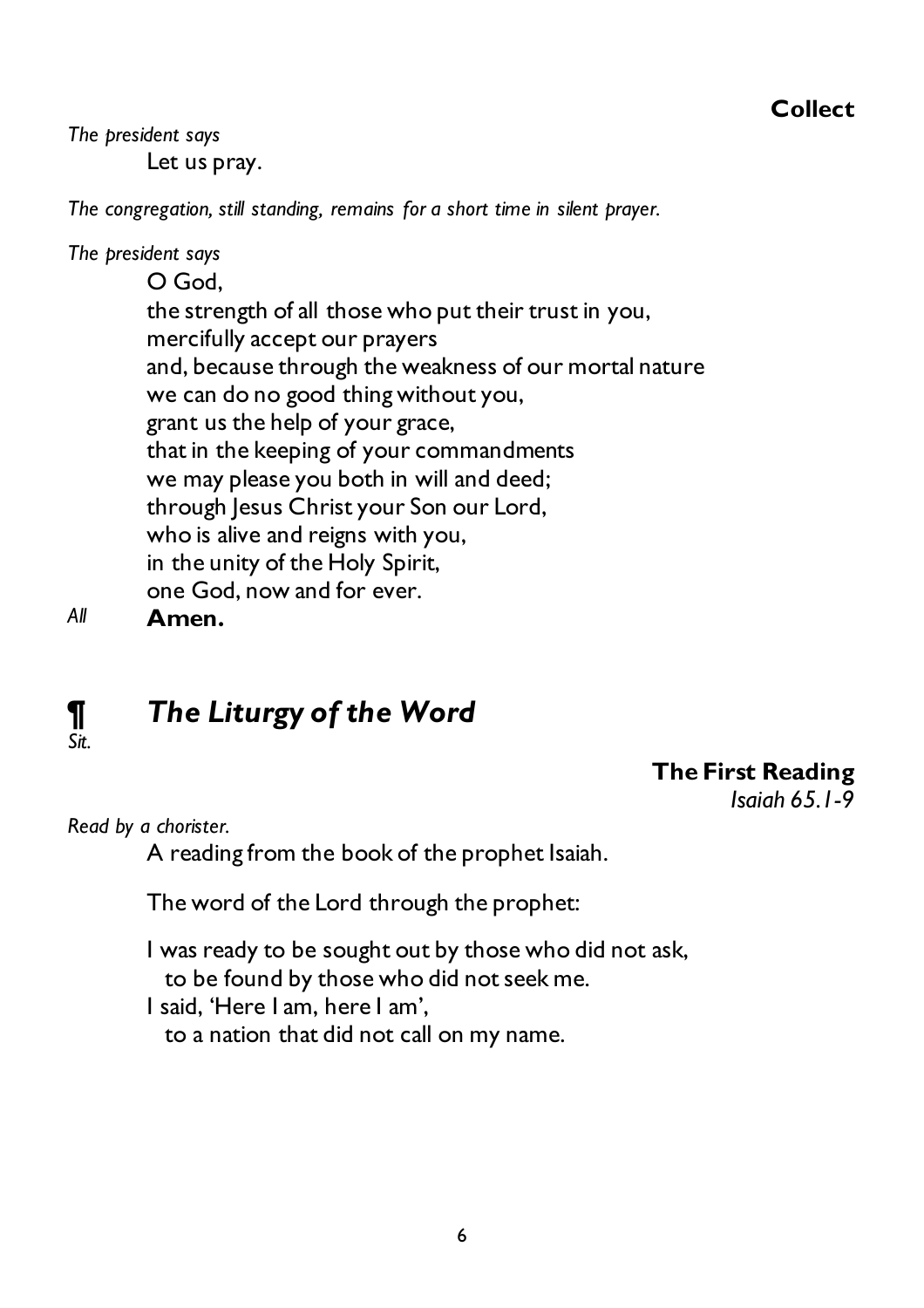I held out my hands all day long to a rebellious people, who walk in a way that is not good, following their own devices; a people who provoke me to my face continually, sacrificing in gardens and offering incense on bricks; who sit inside tombs, and spend the night in secret places; who eat swine's flesh, with broth of abominable things in their vessels; who say, 'Keep to yourself, do not come near me, for I am too holy for you.' These are a smoke in my nostrils, a fire that burns all day long. See, it is written before me: I will not keep silent, but I will repay; I will indeed repay into their laps their iniquities and their ancestors' iniquities together, says the Lord; because they offered incense on the mountains and reviled me on the hills, I will measure into their laps full payment for their actions. Thus says the Lord: As the wine is found in the cluster, and they say, 'Do not destroy it, for there is a blessing in it', so I will do for my servants' sake, and not destroy them all. I will bring forth descendants from Jacob, and from Judah inheritors of my mountains; my chosen shall inherit it, and my servants shall settle there.

This is the word of the Lord.

*All* **Thanks be to God.**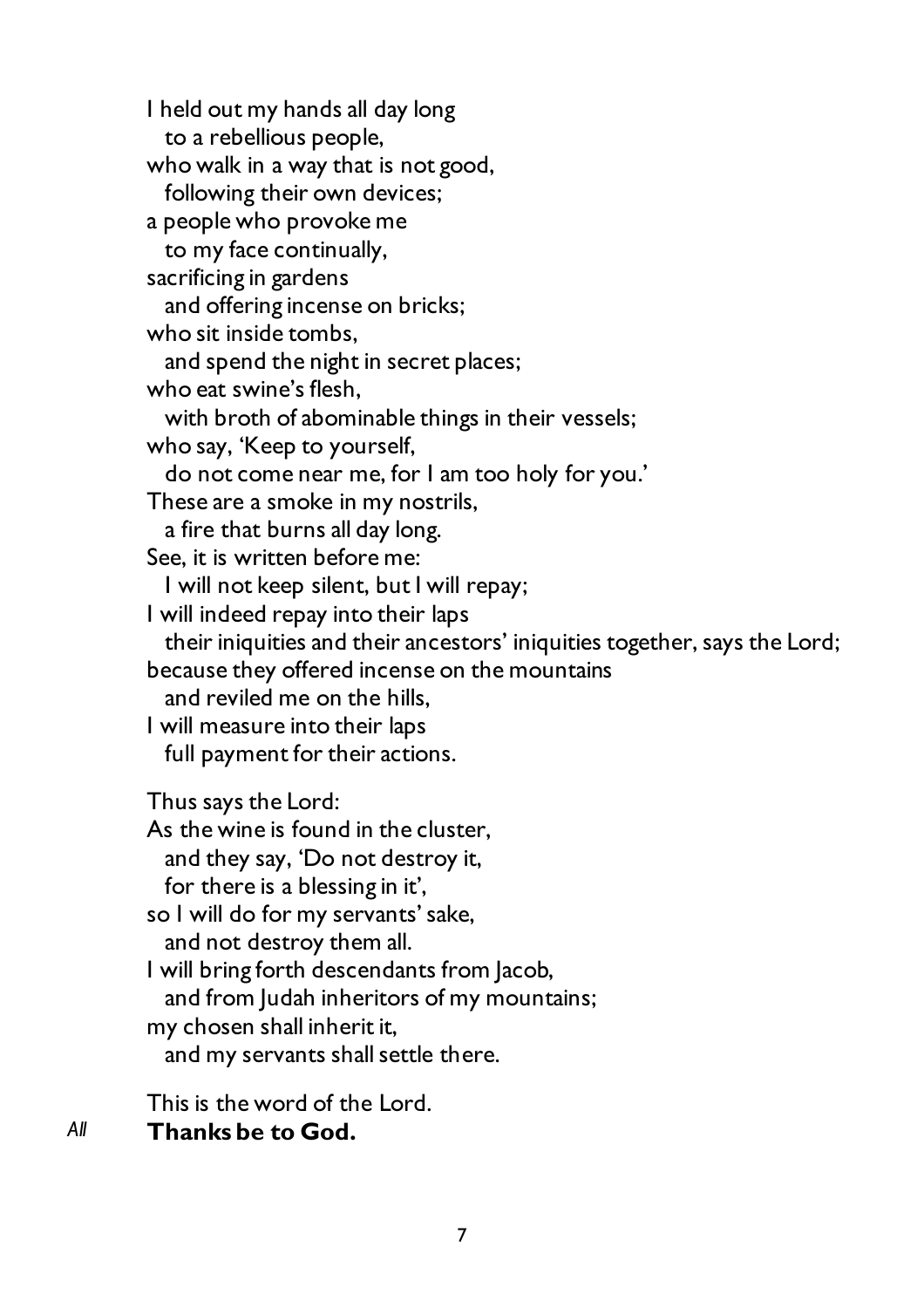**Psalmody** *Psalm 22.19-28*

*Choir* Be not far from me, O Lord.

| All          | Be not far from me, O<br>Lord.                                                                                                                                                                                                                                                                          |
|--------------|---------------------------------------------------------------------------------------------------------------------------------------------------------------------------------------------------------------------------------------------------------------------------------------------------------|
| Choir        | Be not far from me, O Lord;<br>you are my strength; hasten to help me.<br>Deliver my soul from the sword,<br>my poor life from the power of the dog.                                                                                                                                                    |
| All          | Be not far from me, O Lord.                                                                                                                                                                                                                                                                             |
| Choir        | Save me from the lion's mouth, from the horns of wild oxen.<br>You have answered me!<br>I will tell of your name to my people;<br>in the midst of the congregation will I praise you.                                                                                                                   |
| All          | Be not far from me, O Lord.                                                                                                                                                                                                                                                                             |
| Choir<br>All | Praise the Lord, you that fear him;<br>O seed of Jacob, glorify him; stand in awe of him, O seed of Israel.<br>For he has not despised nor abhorred the suffering of the poor; neither<br>has he hidden his face from them;<br>but when they cried to him he heard them.<br>Be not far from me, O Lord. |
| Choir        | From you comes my praise in the great congregation;<br>I will perform my vows in the presence of those that fear you.<br>The poor shall eat and be satisfied;<br>those who seek the Lord shall praise him; their hearts shall live for<br>ever.                                                         |
| All          | Be not far from me, O Lord.                                                                                                                                                                                                                                                                             |
| Choir        | All the ends of the earth shall remember and turn to the Lord,<br>and all the families of the nations shall bow before him.<br>For the kingdom is the Lord's<br>and he rules over the nations.                                                                                                          |
| All          | Be not far from me, O Lord.                                                                                                                                                                                                                                                                             |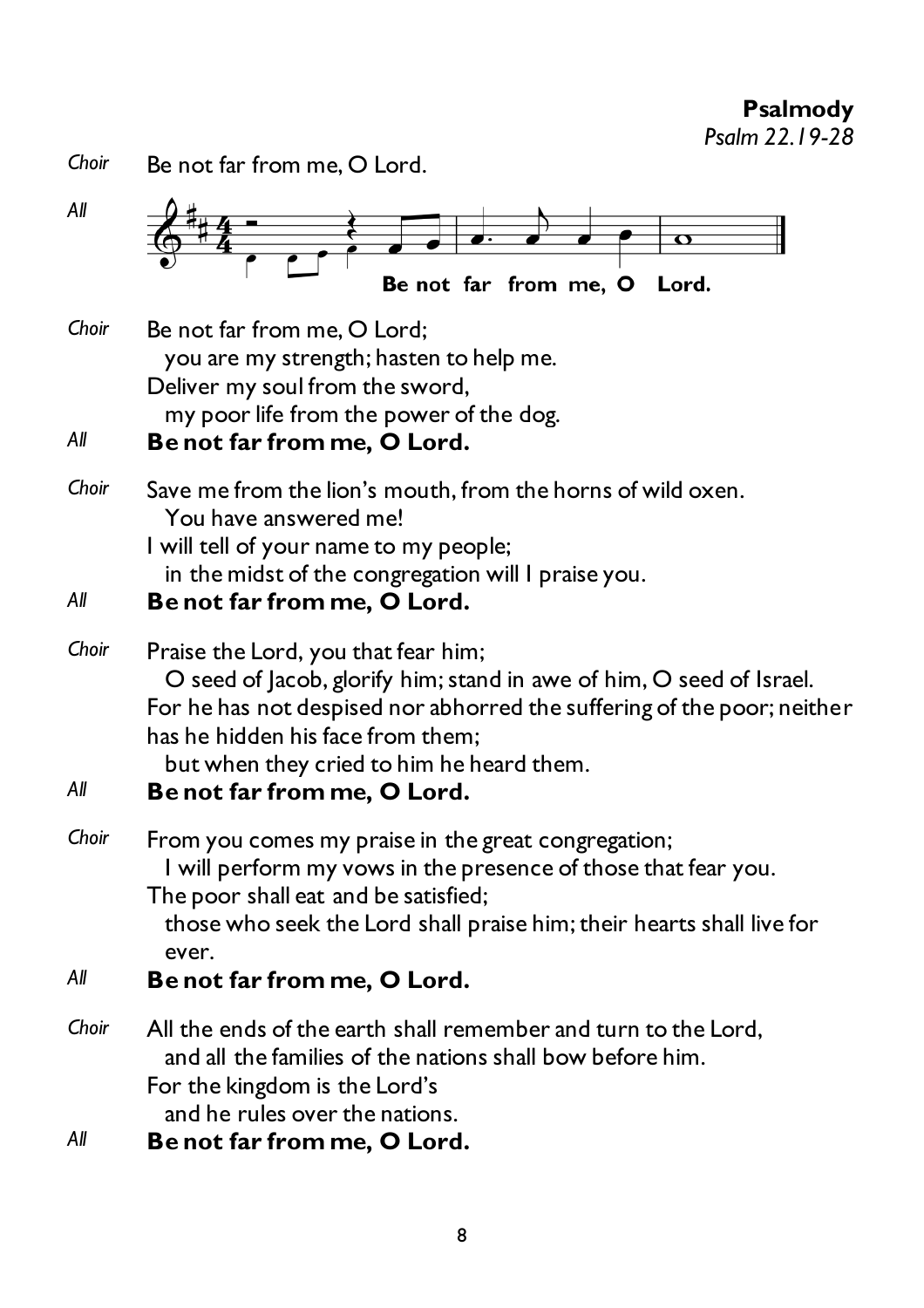**The Second Reading**

*Galatians 3.23-end*

*Read by Stephen Lamont.*

A reading from the letter of Paul to the Galatians.

Before faith came, we were imprisoned and guarded under the law until faith would be revealed. Therefore the law was our disciplinarian until Christ came, so that we might be justified by faith. But now that faith has come, we are no longer subject to a disciplinarian, for in Christ Jesus you are all children of God through faith. As many of you as were baptized into Christ have clothed yourselves with Christ. There is no longer Jew or Greek, there is no longer slave or free, there is no longer male and female; for all of you are one in Christ Jesus. And if you belong to Christ, then you are Abraham's offspring, heirs according to the promise.

This is the word of the Lord. *All* **Thanks be to God.** 

*Stand*

**Gradual Hymn**

**In Christ there is no East or West, in him no South or north, but one great fellowship of love throughout the whole wide earth.**

**In him shall true hearts everywhere their high communion find; his service is the golden cord, close binding humankind.**

**Join hands, then, children of the faith, whate'er your race may be; who serves my Father as his child is surely kin to me.**

**In Christ now meet both East and West; in him meet South and North; all Christlike souls are one in him throughout the whole wide earth.**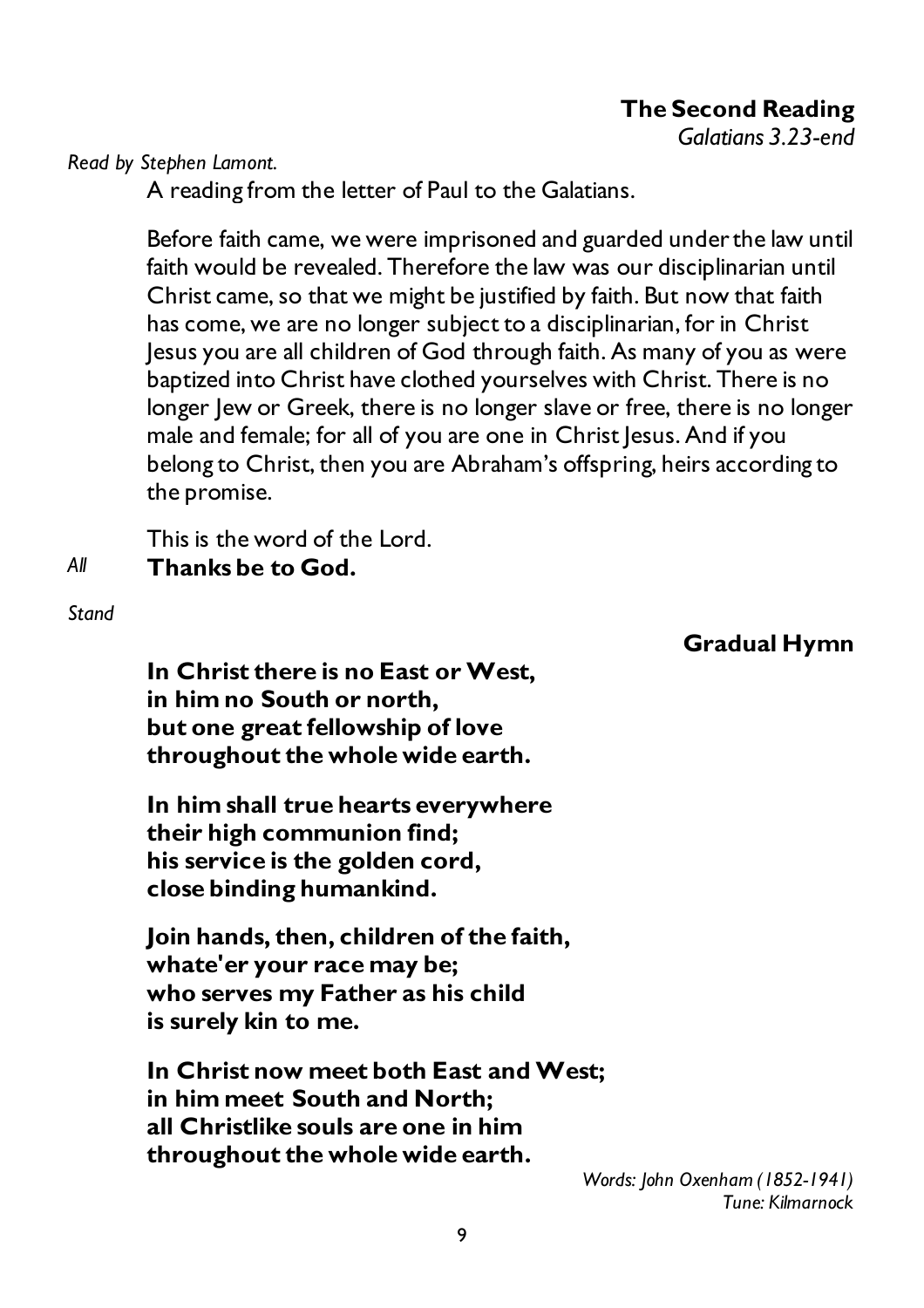#### **Alleluia**

*During which the deacon carries the book of the Gospels into the midst of the congregation and all turn towards it.*



*Cantor* Speak, Lord, for your servant is listening. You have the words of eternal life.

*All* **Alleluia, alleluia, alleluia.**

**The Gospel Reading**

*Luke 8.26-39*

*The deacon says*

Hear the Gospel of our Lord Jesus Christ according to Luke.

*All*



Jesus and his disciples arrived at the country of the Gerasenes, which is opposite Galilee. As he stepped out on land, a man of the city who had demons met him. For a long time he had worn no clothes, and he did not live in a house but in the tombs. When he saw Jesus, he fell down before him and shouted at the top of his voice, 'What have you to do with me, Jesus, Son of the Most High God? I beg you, do not torment me'— for Jesus had commanded the unclean spirit to come out of the man. (For many times it had seized him; he was kept under guard and bound with chains and shackles, but he would break the bonds and be driven by the demon into the wilds.) Jesus then asked him, 'What is your name?' He said, 'Legion'; for many demons had entered him. They begged him not to order them to go back into the abyss.

Now there on the hillside a large herd of swine was feeding; and the demons begged Jesus to let them enter these. So he gave them permission. Then the demons came out of the man and entered the swine, and the herd rushed down the steep bank into the lake and was drowned.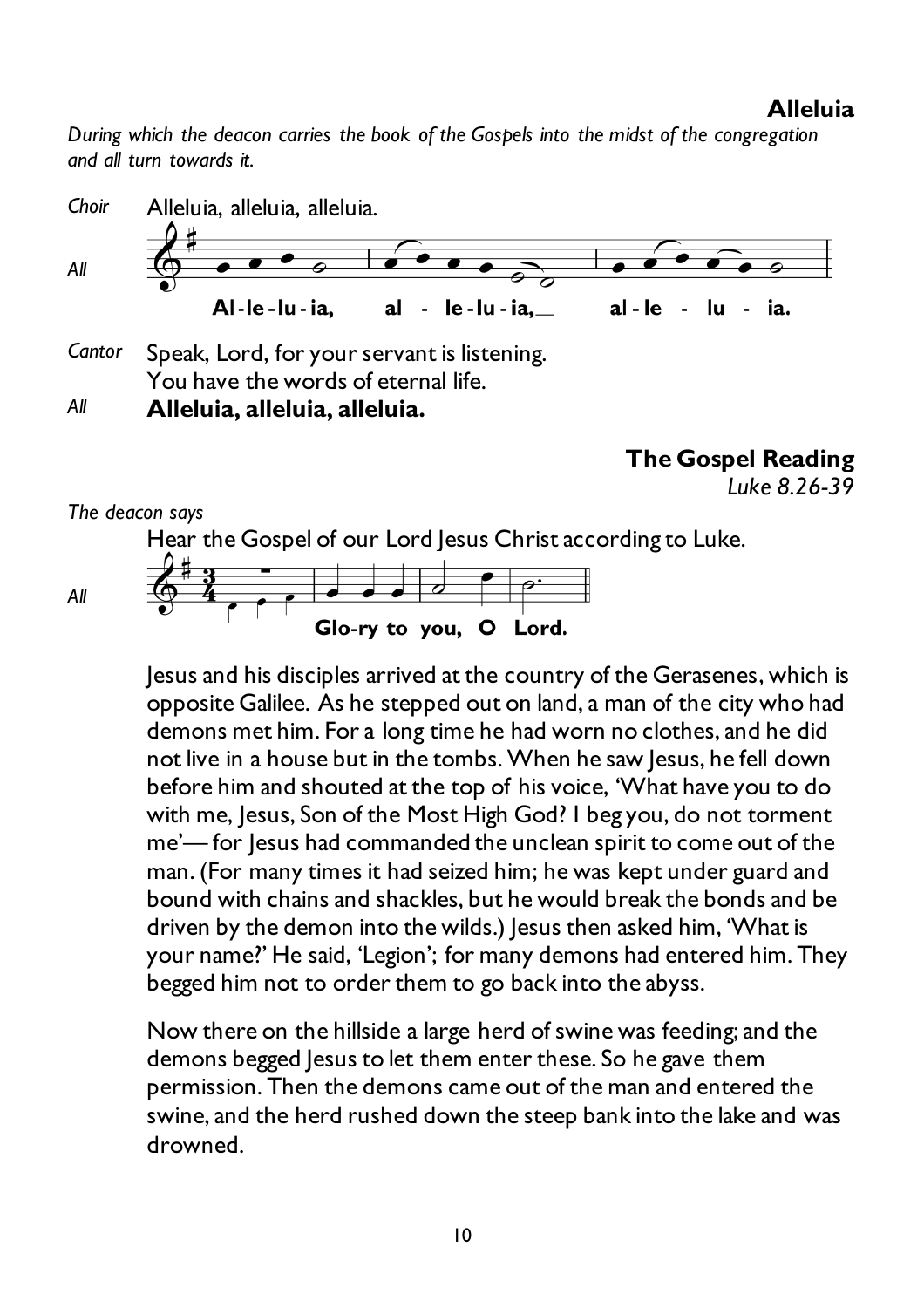When the swineherds saw what had happened, they ran off and told it in the city and in the country. Then people came out to see what had happened, and when they came to Jesus, they found the man from whom the demons had gone sitting at the feet of Jesus, clothed and in his right mind. And they were afraid. Those who had seen it told them how the one who had been possessed by demons had been healed. Then all the people of the surrounding country of the Gerasenes asked Jesus to leave them; for they were seized with great fear. So he got into the boat and returned. The man from whom the demons had gone begged that he might be with him; but lesus sent him away, saying, 'Return to your home, and declare how much God has done for you.' So he went away, proclaiming throughout the city how much Jesus had done for him.

This is the Gospel of the Lord.



*An organ improvisation accompanies the return of the Gospel procession.*

**The Sermon** *The Revd Richard Andrews, Canon Precentor*

*After the sermon remain seated for a short time.*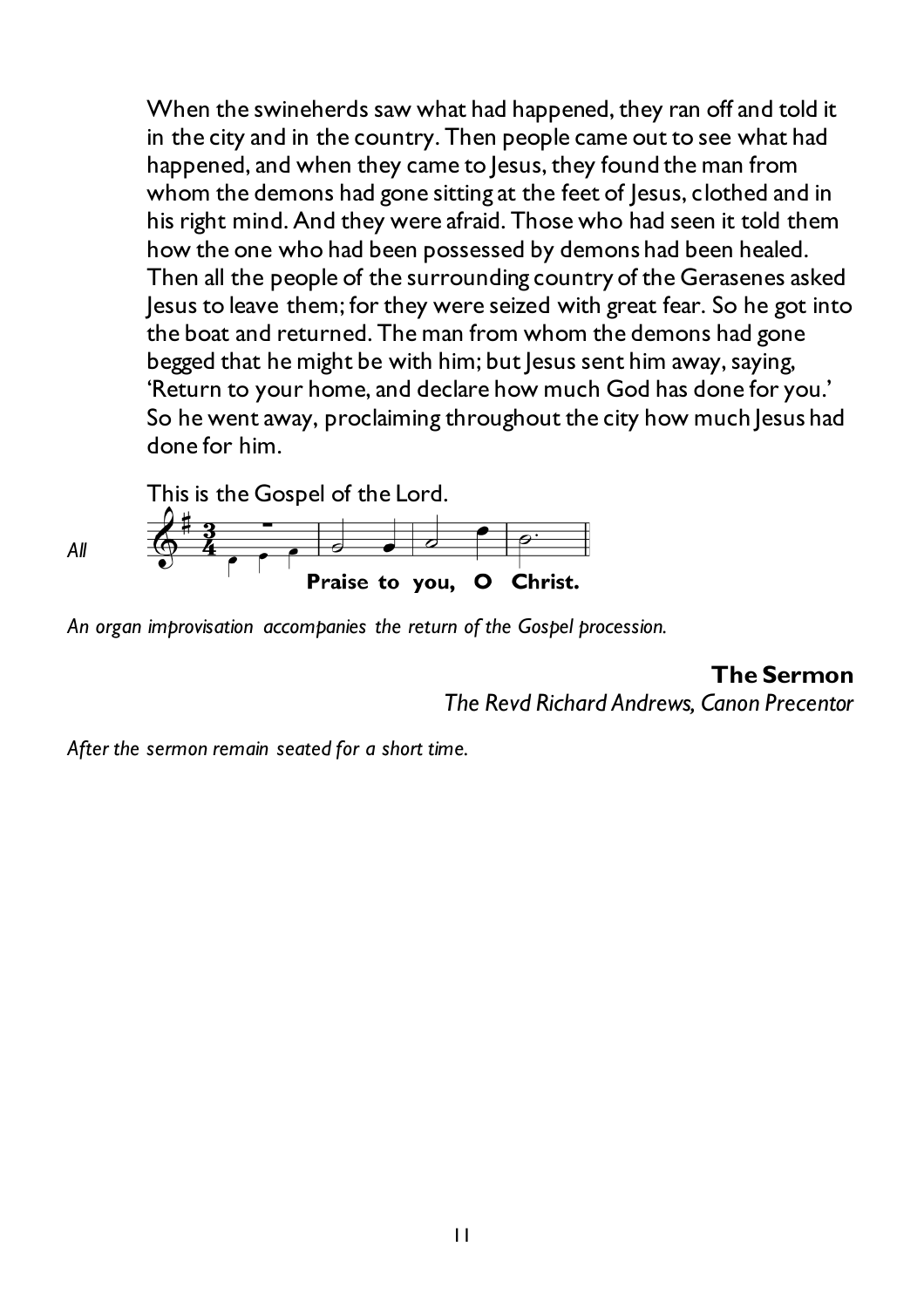*The congregation stands when the president stands.*

**The Nicene Creed**

*The president says*

Let us declare our faith in God, Father, Son and Holy Spirit. *All* **We believe in one God, the Father, the almighty, maker of heaven and earth, of all that is, seen and unseen. We believe in one Lord, Jesus Christ, the only Son of God, eternally begotten of the Father, God from God, Light from Light, true God from true God, begotten, not made, of one Being with the Father; through him all things were made. For us and for our salvation he came down from heaven, was incarnate from the Holy Spirit and the Virgin Mary and was made man. For our sake he was crucified under Pontius Pilate; he suffered death and was buried. On the third day he rose again in accordance with the Scriptures; he ascended into heaven and is seated at the right hand of the Father. He will come again in glory to judge the living and the dead, and his kingdom will have no end. We believe in the Holy Spirit, the Lord, the giver of life, who proceeds from the Father and the Son, who with the Father and the Son is worshipped and glorified, who has spoken through the prophets. We believe in one holy catholic and apostolic Church. We acknowledge one baptism for the forgiveness of sins. We look for the resurrection of the dead, and the life of the world to come. Amen.**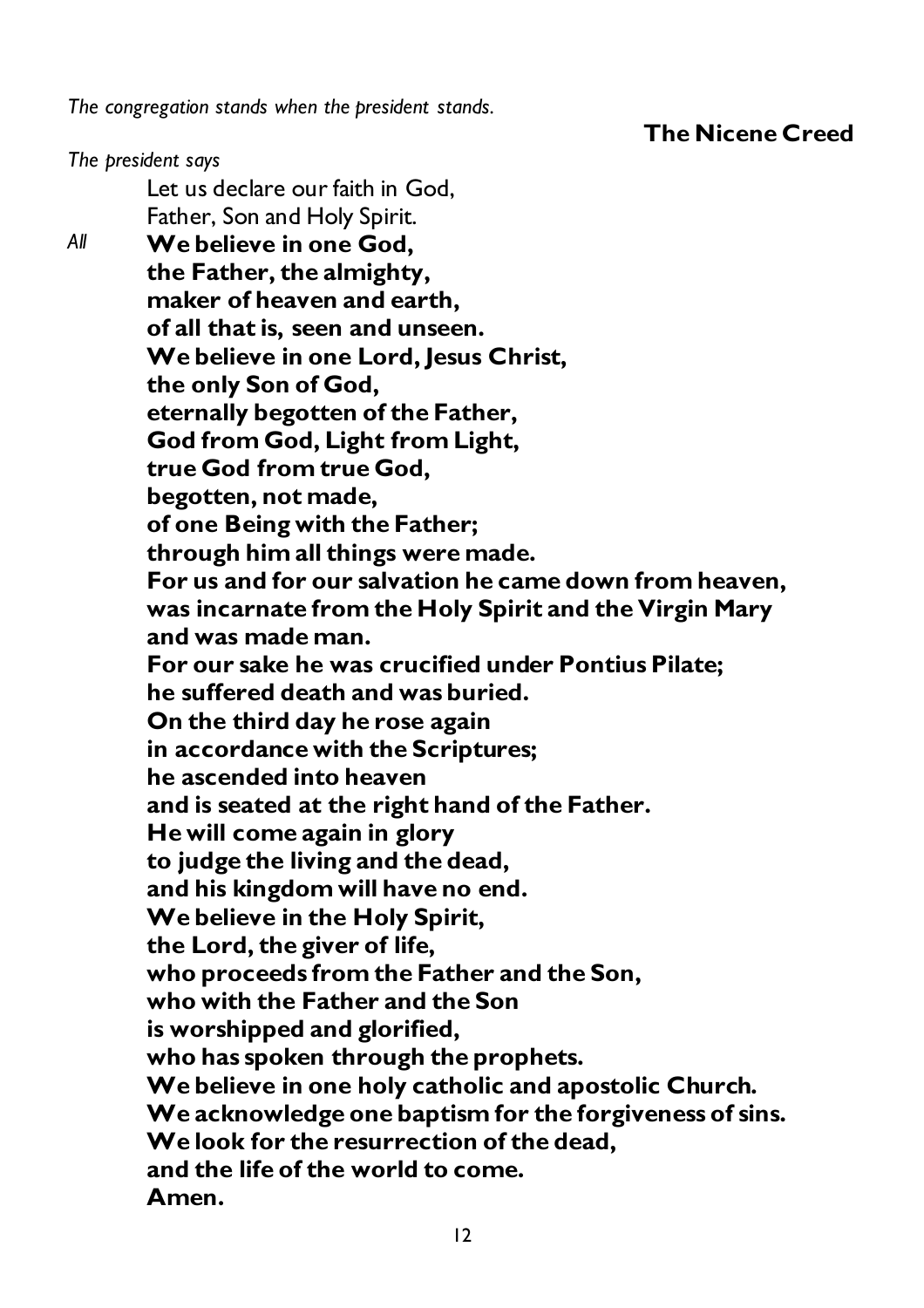#### **The Prayers of Intercession**

**The Peace**

*The president says*

In the power of the Spirit and in union with Christ let us pray to the Father.

*The congregation kneels.*

*The prayers of intercession are led by Monica Hewitt.*

*This response is used*

Lord, in your mercy:

*All* **hear our prayer.**

*The president says*

God of truth, help us to keep your law of love and to walk in ways of wisdom, that we may find true life in Jesus Christ your Son.

*All* **Amen.**

## *¶ The Liturgy of the Sacrament*

*Stand.*

*The president says*

We are all one in Christ Jesus. We belong to him through faith, heirs of the promise of the Spirit of peace. The peace of the Lord be always with you:

*All* **and also with you.** 

*The deacon says*

Let us offer one another a sign of peace.

*All are invited to exchange a sign of peace.*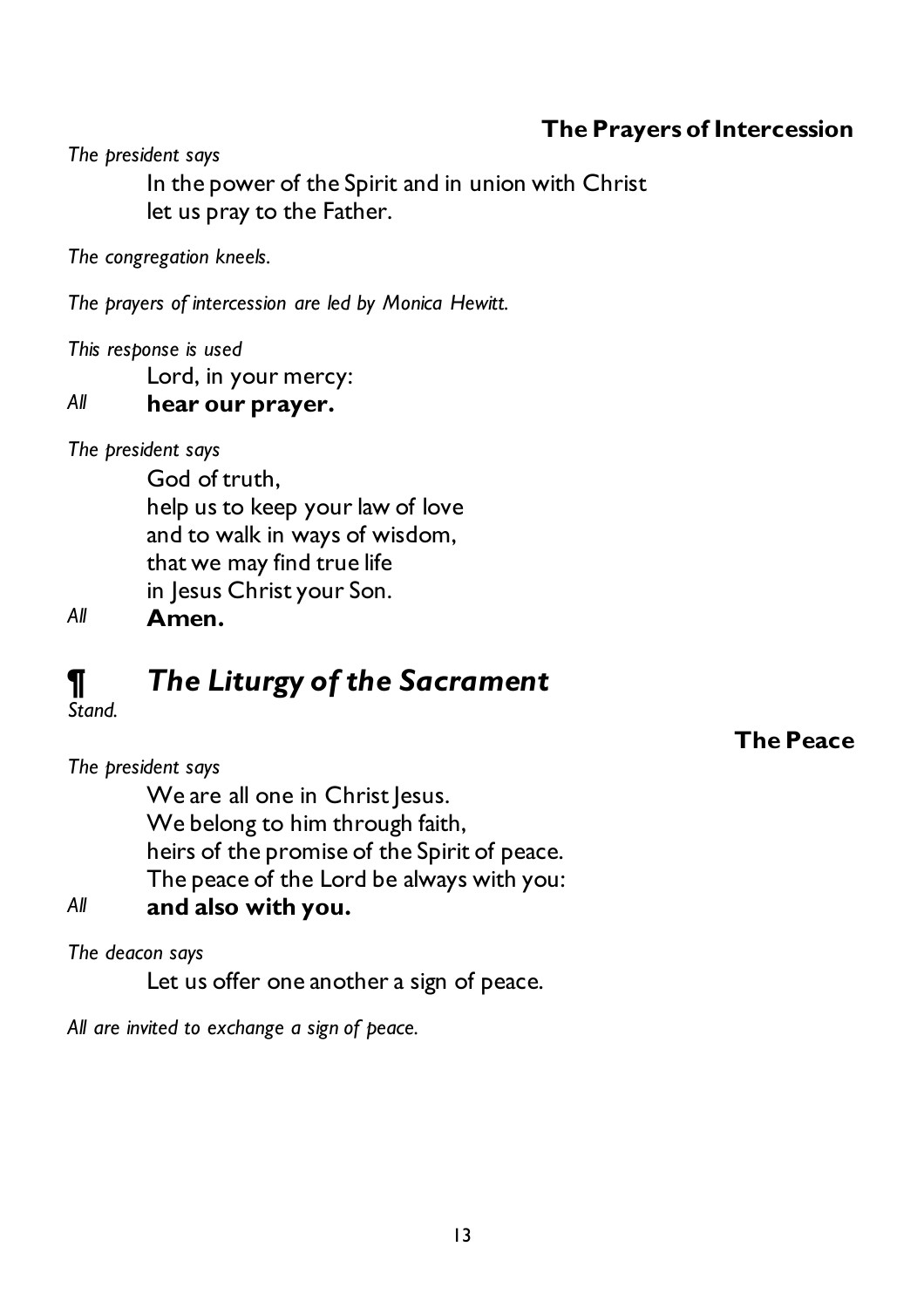#### **Offertory Hymn**

*During which bread, wine and water are brought to the altar and a collection is taken. If you are a tax-payer it is very helpful if you use the yellow envelopes.*

> **Eternal Ruler of the ceaseless round of circling planets singing on their way; guide of the nations from the night profound into the glory of the perfect day; rule in our hearts, that we may ever be guided and strengthened and upheld by thee.**

> **We are of thee, the children of thy love, the brothers of thy well-beloved Son; descend, O Holy Spirit, like a dove, into our hearts, that we may be as one; as one with thee, to whom we ever tend, as one with him, our Brother and our Friend.**

**We would be one in hatred of all wrong, one in our love of all things sweet and fair, one with the joy that breaketh into song, one with the grief that trembleth into prayer, one in the power that makes the children free to follow truth, and thus to follow thee.** 

**O clothe us with thy heavenly armour, Lord, thy trusty shield, thy sword of love divine: our inspiration be thy constant word; we ask no victories that are not thine. Give or withhold, let pain or pleasure be; enough to know that we are serving thee.**

*Words: John Chadwick (1840-1904) Tune: Song 1*

*Remain standing.*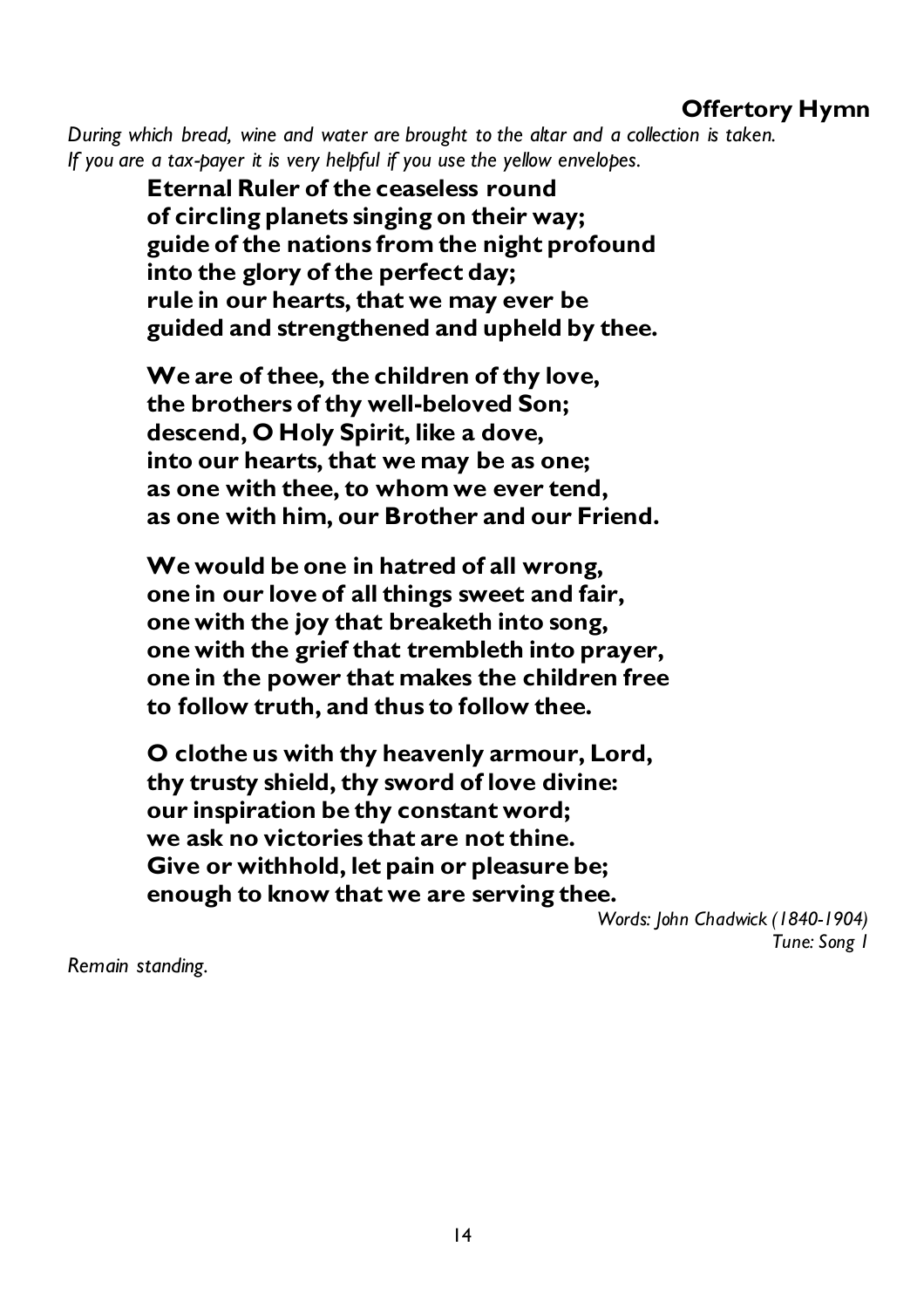

Let us give thanks to the Lordour God: it is right to give thanks and praise.

Father, we give you thanks and praise through your beloved Son Jesus Christ, your living Word, through whom you have created all things; who was sent by you in your great goodness to be our Saviour.

By the power of the Holy Spirit he took flesh; as your Son, born of the blessed Virgin, he lived on earth and went about among us; he opened wide his arms for us on the cross; he put an end to death by dying for us; and revealed the resurrection by rising to new life; so he fulfilled your will and won for you a holy people.

Therefore with angels and archangels, and with all the company of heaven, we proclaim your great and glorious name, for ever praising you and singing:

*The Choir sings the Sanctus and Benedictus.*

Sanctus, sanctus, sanctus, Dominus Deus sabaoth. Pleni sunt coeli et terra gloria tua. Hosanna in excelsis.

Benedictus qui venit in nomine Domini. Hosanna in excelsis.

*Holy, holy, holy, Lord God of power and might. Heaven and earth are full of your glory. Hosanna in the highest.*

*Blessed is he who comes in the name of the Lord. Hosanna in the highest.*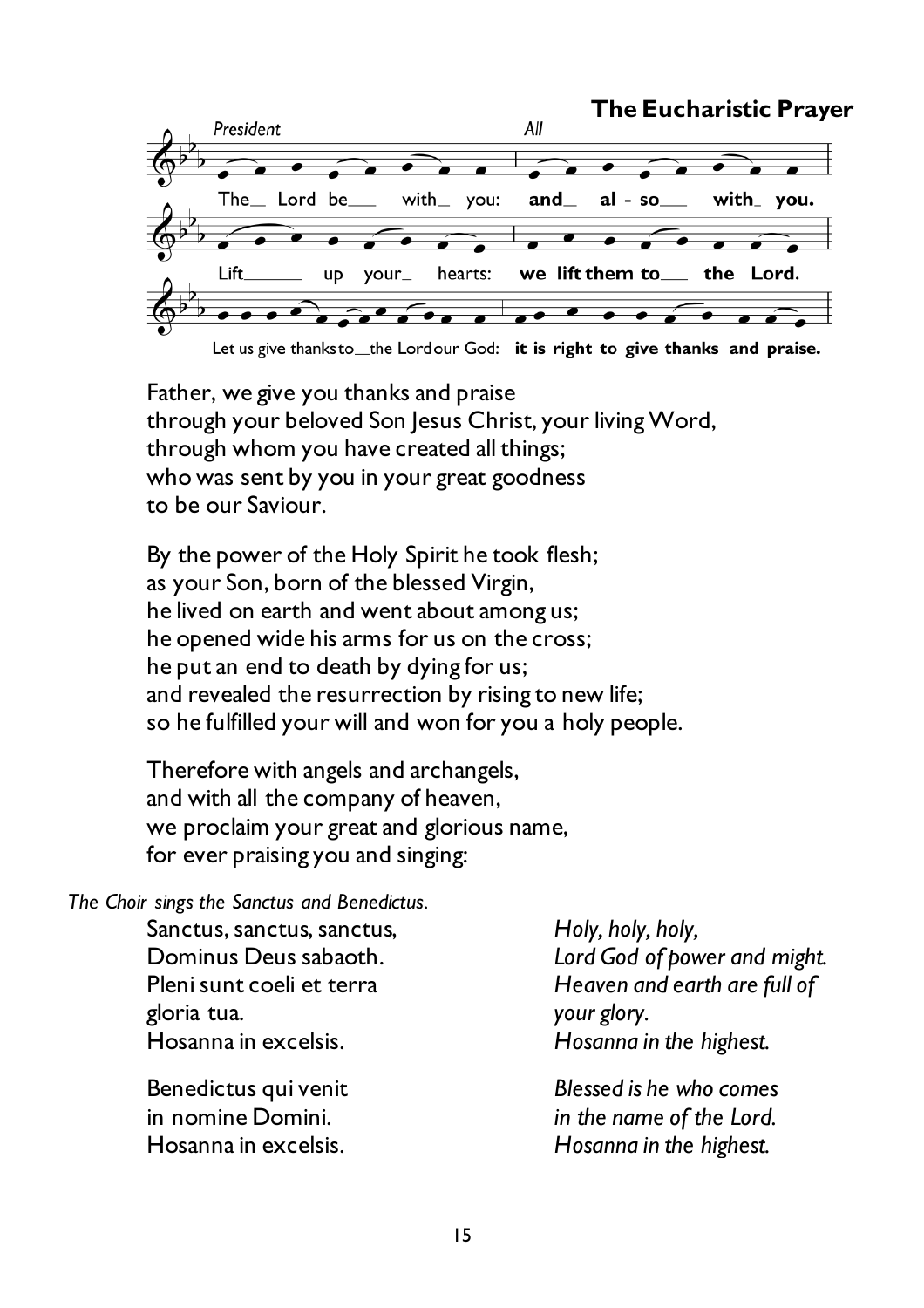*The president continues*

Lord, you are holy indeed, the source of all holiness; grant that by the power of your Holy Spirit, and according to your holy will, these gifts of bread and wine may be to us the body and blood of our Lord Jesus Christ; who, in the same night that he was betrayed, took bread and gave you thanks; he broke it and gave it to his disciples, saying: Take, eat; this is my body which is given for you; do this in remembrance of me.

In the same way, after supper he took the cup and gave you thanks; he gave it to them, saying: Drink this, all of you; this is my blood of the new covenant, which is shed for you and for many for the forgiveness of sins. Do this, as often as you drink it, in remembrance of me.

*The deacon says*

Great is the mystery of faith.

*All* **Christ has died, Christ is risen, Christ will come again.**

*The president continues*

And so, Father, calling to mind his death on the cross, his perfect sacrifice made once for the sins of the whole world; rejoicing in his mighty resurrection and glorious ascension, and looking for his coming in glory, we celebrate this memorial of our redemption. As we offer you this our sacrifice of praise and thanksgiving, we bring before you this bread and this cup and we thank you for counting us worthy to stand in your presence and serve you.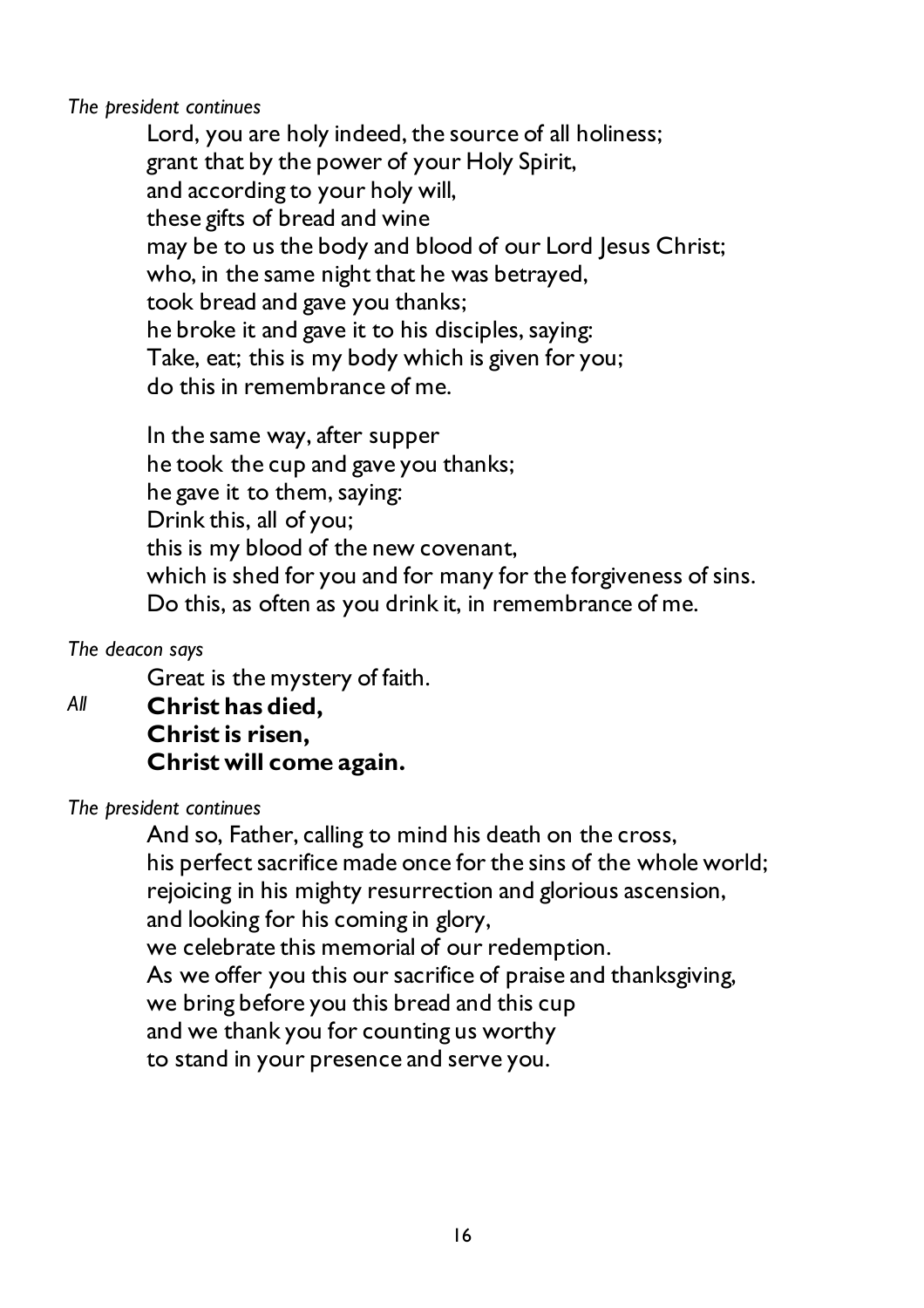Send the Holy Spirit on your people and gather into one in your kingdom all who share this one bread and one cup, so that we, in the company of Mary, Alkmund and all the saints, may praise and glorify you for ever, through Jesus Christ our Lord;

by whom, and with whom, and in whom, in the unity of the Holy Spirit, all honour and glory be yours, almighty Father, for ever and ever.

#### *All* **Amen.**

*The president and other ministers bow, and the congregation kneels.*

#### **The Lord's Prayer**

Let us pray with confidence as our Saviour has taught us:

*All* **Our Father, who art in heaven, hallowed be thy name; thy kingdom come; thy will be done; on earth as it is in heaven. Give us this day our daily bread. And forgive us our trespasses, as we forgive those who trespass against us. And lead us not into temptation; but deliver us from evil. For thine is the kingdom, the power and the glory, for ever and ever. Amen.**

#### **Breaking of the Bread**

*The president breaks the consecrated bread.*

We break this bread to share in the body of Christ.

*All* **Though we are many, we are one body, because we all share in one bread.**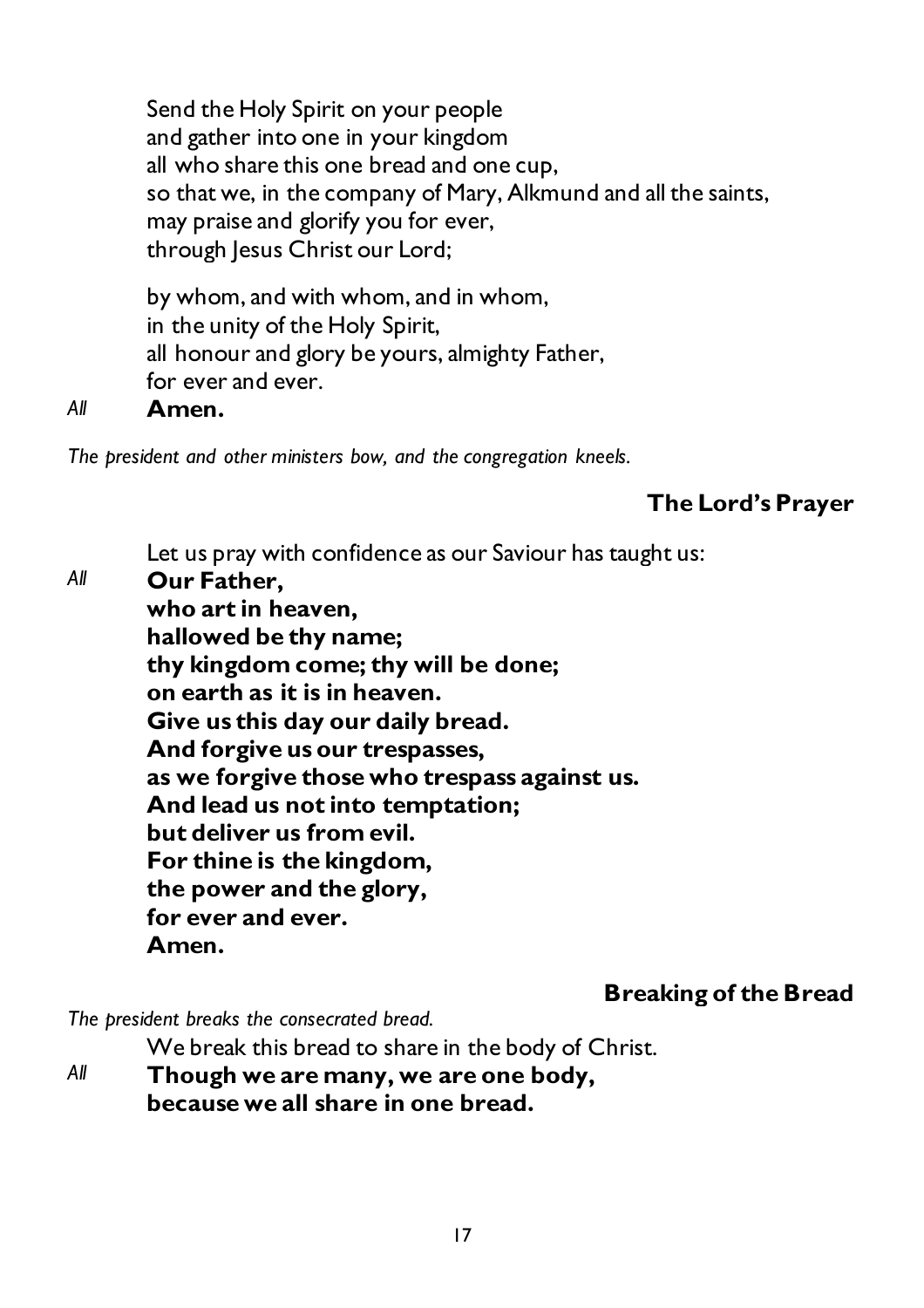#### **Agnus Dei**

*Sung by the Choir.*

Agnus Dei, qui tollis peccata mundi: miserere nobis.

Agnus Dei, qui tollis peccata mundi: miserere nobis.

Agnus Dei, qui tollis peccata mundi: dona nobis pacem.

*Lamb of God, you take away the sin of the world, have mercy on us.* 

*Lamb of God, you take away the sin of the world, have mercy on us.*

*Lamb of God, you take away the sin of the world, grant us peace.*

### **The Giving of Communion**

*The president says*

God's holy gifts for God's holy people.

*All* **Jesus Christ is holy, Jesus Christ is Lord, to the glory of God the Father.**

*The president says to those unable to receive:*

Draw near with faith. Remember that Christ died for you. Feed on him now in your heart by faith with thanksgiving.

*All* **O most merciful redeemer, friend and brother, may I know you more clearly, love you more dearly, and follow you more nearly, day by day. Amen**.

*Please come forward to receive Communion at the altar rail.*

*The use of the common cup has now been restored following Covid. Communicants are free to decide whether they wish to receive from the chalice or not. If you decide not to receive from the chalice, be assured that Communion is nevertheless received in full with just the host (wafer). Hygiene surrounding the distribution of Communion is in place.*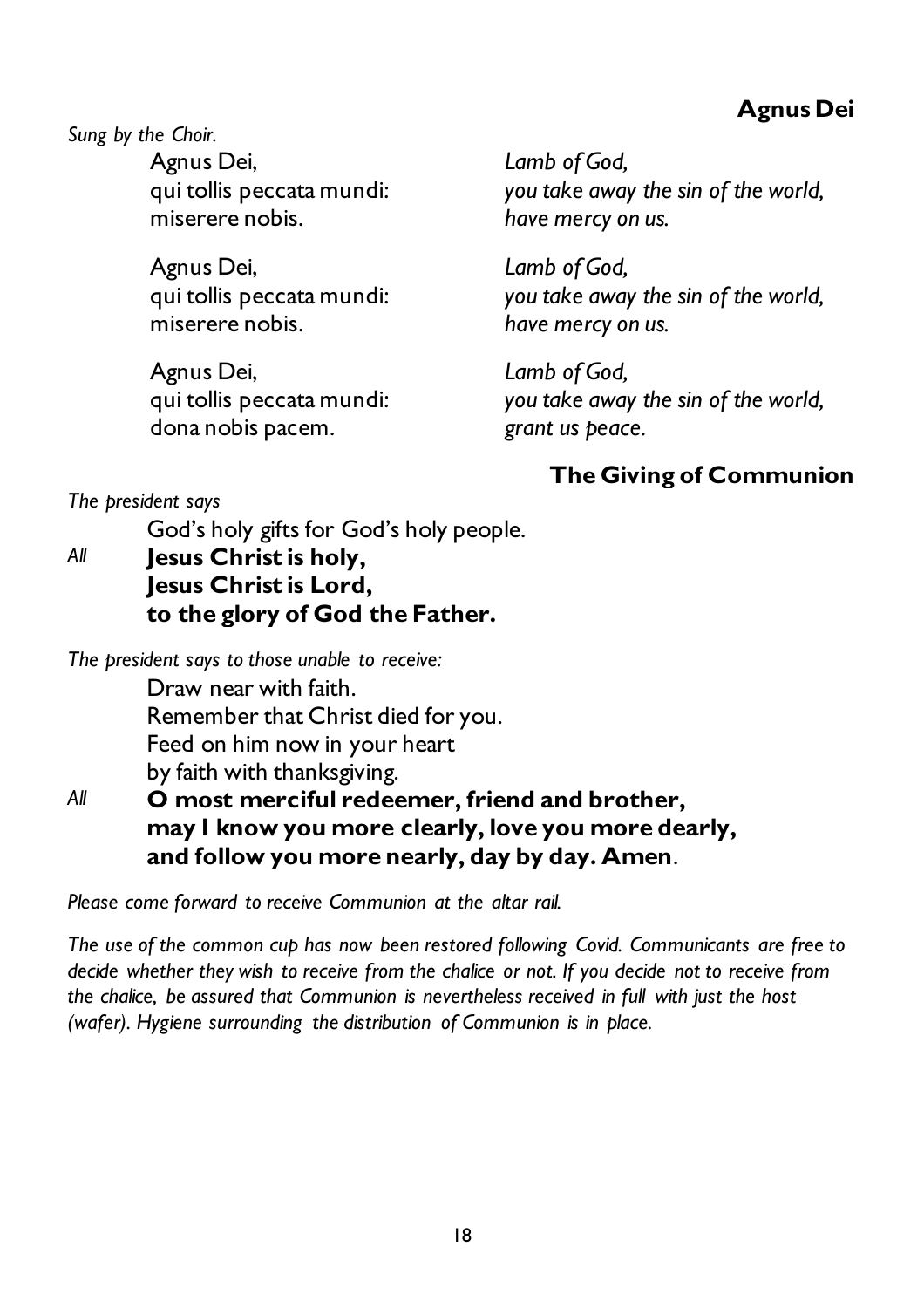*During the distribution, the Choir sings:*

#### **Motet**

O sacrum convivium in quo Christus sumitur, recolitur memoria passionis ejus, mens impletur gratia et futurae gloriae nobis pignus datur.

*O sacred banquet in which Christ is received, the memory of his passion is renewed, the mind is filled with grace and a pledge of future glory given to us. Words: Thomas Aquinas (1227-1274) Music: Richard Shephard (1945-2021)*

#### **Prayer after Communion**

*The president says* Let us pray.

*The congregation remains for a short time in silent prayer.*

#### *The president says*

Eternal Father, we thank you for nourishing us with these heavenly gifts: may our communion strengthen us in faith, build us up in hope, and make us grow in love; for the sake of Jesus Christ our Lord. *All* **Amen.**

## *¶ The Dismissal*

*Stand.*

#### **Final Hymn**

**Father, Lord of all creation, ground of being, life and love; height and depth beyond description only life in you can prove: you are mortal life's dependence: thought, speech, sight are ours by grace; yours is every hour's existence, sovereign Lord of time and space.**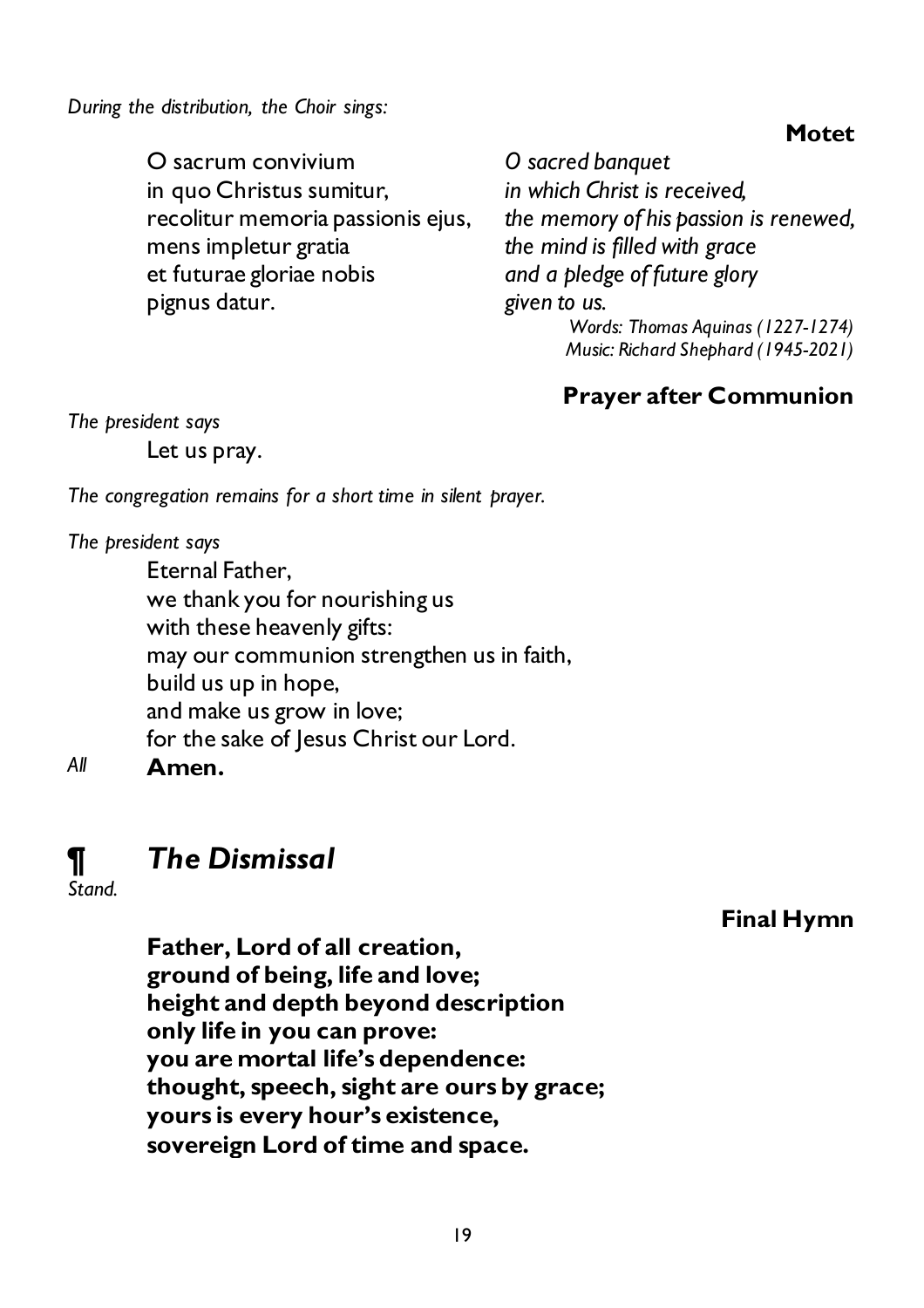**Jesus Christ, the man for others, we, your people, make our prayer: help us love – as sisters, brothers – all whose burdens we can share. Where your name binds us together you, Lord Christ, will surely be; where no selfishness can sever there your love the world may see.**

**Holy Spirit, rushing, burning wind and flame of Pentecost, fire our hearts afresh with yearning to regain what we have lost. May your love unite our action, never more to speak alone: God, in us abolish faction, God, through us your love make known.**

*Words: Stewart Cross (1928-1989) Tune: Abbot's Leigh*

#### **Banns of Marriage**

*The president publishes the banns of marriage between Steffen Bech Albertsen of the parish of All Saints, Findern, and Henriette Bergstrøm, also of the parish of All Saints, Findern. This is the second time of asking.*

#### **The Blessing**

*The president says*

The peace of God which passes all understanding keep your hearts and minds in the knowledge and love of God and of his Son Jesus Christ our Lord; and the blessing of God almighty, the Father, the Son, and the Holy Spirit, be among you and remain with you always.

#### *All* **Amen.**

*The deacon says*

Go in the peace of Christ.

*All* **Thanks be to God.**

#### **The Dismissal**

**Organ Voluntary**